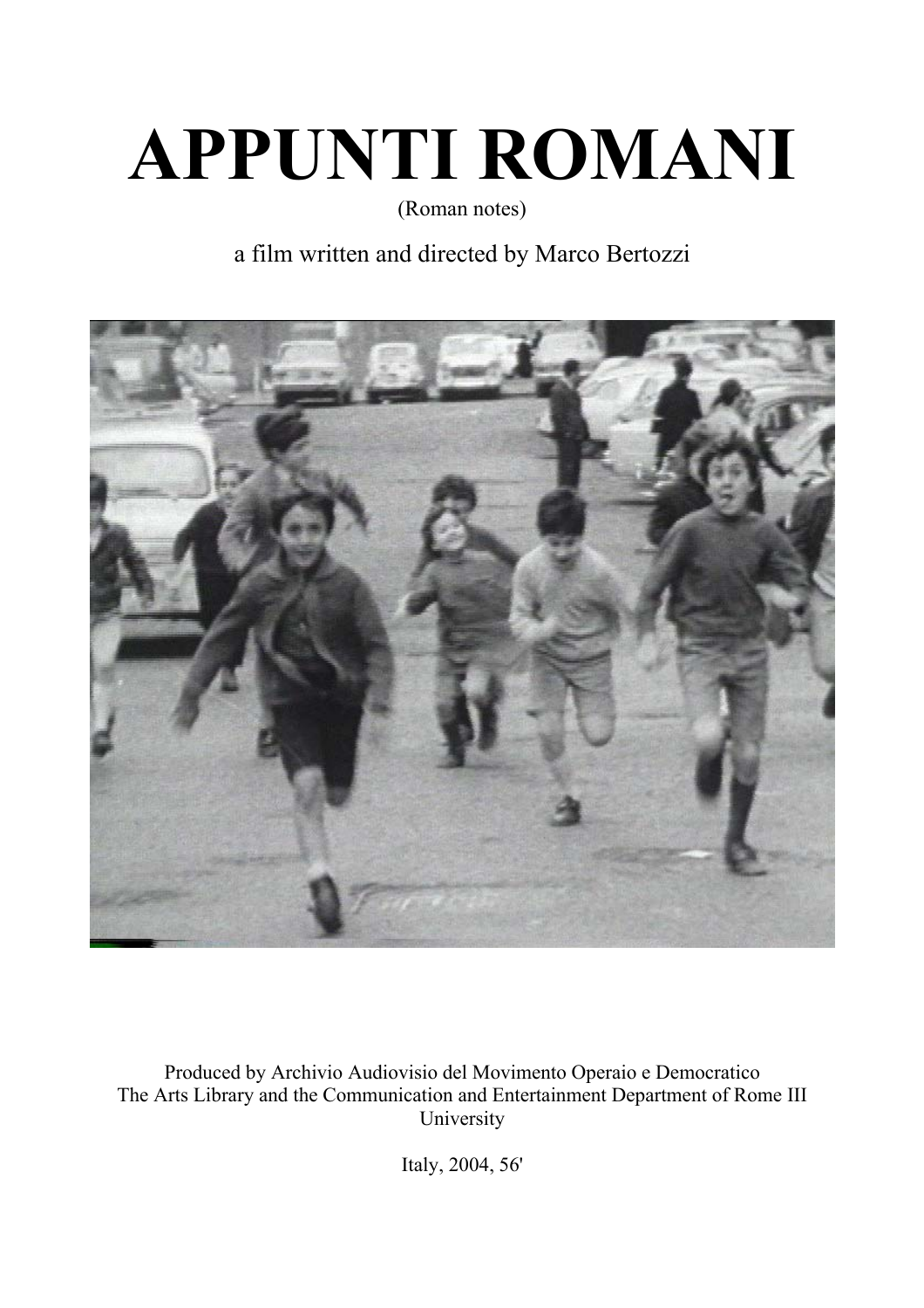# **APPUNTI ROMANI**

### (Roman notes)

 *Appunti romani* is a composite movie about Rome, made by assembling sequences from films (generally nonfiction) lent by various European libraries. It grew out of a joint project undertaken in 2000 by the Arts Library and the Communication and Entertainment Department of Rome III University and the Rome-based Audiovisual Archive of Democratic and Labor Movements (AAMOD). Much of the footage comes from the AAMOD's own collections or was lent by Istituto Luce, the Central State Archive, Bologna Municipal Film Library, the Amsterdam Film Museum, and private collections. The project was of particular interest to the organizations involved. Reusing archival materials to produce new documentaries is one of the AAMOD'S institutional aims. The film also represents an important step in the revisitation and preservation of urban history. Moreover, its methodology, research and production provided handson experience for several students enrolled in Rome III's documentary filmmaking course.

 The film begins with views of Rome in the late 19th century: the first pope captured on movie film (Leo XIII), shepherds driving their flocks through the ancient ruins, English aristocrats in search of Stendhalian syndromes. After the arrival of Fascism and the establishment of Istituto Luce, images of Rome – myths of the Eternal City, the regime's grand urban renewal projects, the Forum area razed and its population moved to newly built neighborhoods on the outskirts of town – filled untold numbers of newsreels and propaganda documentaries. Wartime destruction, the difficult years of reconstruction, and the following years of great hopes and equally great social tension are illustrated with footage from pro-government sources and from independent productions, letting the images themselves recount history.

# **About the director**

Marco Bertozzi, 41, a native of Bologna, makes documentary films on urban imagery and cultural identities, including *Vacation Scenario in the Romagna Seaside Metropolis* (produced by Florence University's Television Teaching Center, 1989), winner of the Special Jury Prize at the 7th Tourfilm Festival in Montecatini and the Seaside Metropolis Prize at Preview for the Independent Italian Cinema, in Bellaria-Igea Marina; *Notes for Four Friends* (produced by Ipotesi Cinema, 1992), winner of the Slver Seagull at Preview for the Independent Italian Cinema (1993); *We'reProud, and That's All!* (Emilia Romagna Regional Council, 1999), winner of the competition for documentaries on youth identity in the Region; and *Other Lights* (Almafilm, 2001), produced for Bologna 2000 - European Culture Capital. Trained as an architect at Florence University, Bertozzi studied with Ermanno Olmi and Mario Brenta at Hypothesis Cinema, and earned a Ph.D. in history and philology of the cinema at Bologna and Paris VIII Universities. Professor of documentary cinematography at Rome III University and history of documentary cinema at the Experimental Cinematography Center in Rome, and a founding member of DOC/IT, the Italian documentary filmmakers' association, he has published numerous studies of documentary cinema and relationships among the cinema, architecture and the city, including "The European City in Early Cinema," in Piero Brunetta, ed., *Storia del cinema mondiale* (History of World Cinema), Vol. I*, Europa* (Turin: Einaudi, 1999); *L'immaginario urbano nel cinema delle origini. La veduta Lumière* (Urban Imagery in Early Cinema: The Lumière View (Bologna: CLUEB, 2001); *and L'occhio e la pietra. Il cinema, una cultura urbana* (The Eye and the Stone: Cinema, an Urban Culture) (Turin: Lindau, 2003). In addition, he edited *L'idea documentaria. Altri sguardi dal cinema italiano* (The Documentary Idea: Other Gazes From the Italian Cinema) (Turin: Lindau, 2003).

# **A word from the director**

*Appunti romani* tries to give an idea of the vast amount of imagery relating to the Eternal City, using the cinema as a cultural asset, a precious source for a continuous (visual) rewriting of 20th-century history, at once intimate and social. A film that recounts the city as it was thought of in the last century must necessarily deal with the mentalities that produced certain visions. The bulwarks of objectivity, neutrality and referenceability fall, confirming that realistic images are often used to commit sweeping ideological wrongs. So the film progresses by emotional fragments, by composite sequences, following narrative micro-tracks or submerged beauties, eschewing from the outset any idea of an Objective Reconstruction in the Great History style. In part that's because one can't pass judgment on a city of "vestiges." But perhaps we can hone our sensibilities, sharpen our inner ear, If we keep our distance from the epistemological naïveté of "documentary evidence," something emerges that goes beyond the visible that everyone knows, the iconographic recognizability of a place overburdened by stereotypes and postcard pictures. Instead, we can give eyes to the stories, the complexity and the multiple identities of a modern city as old as the hills.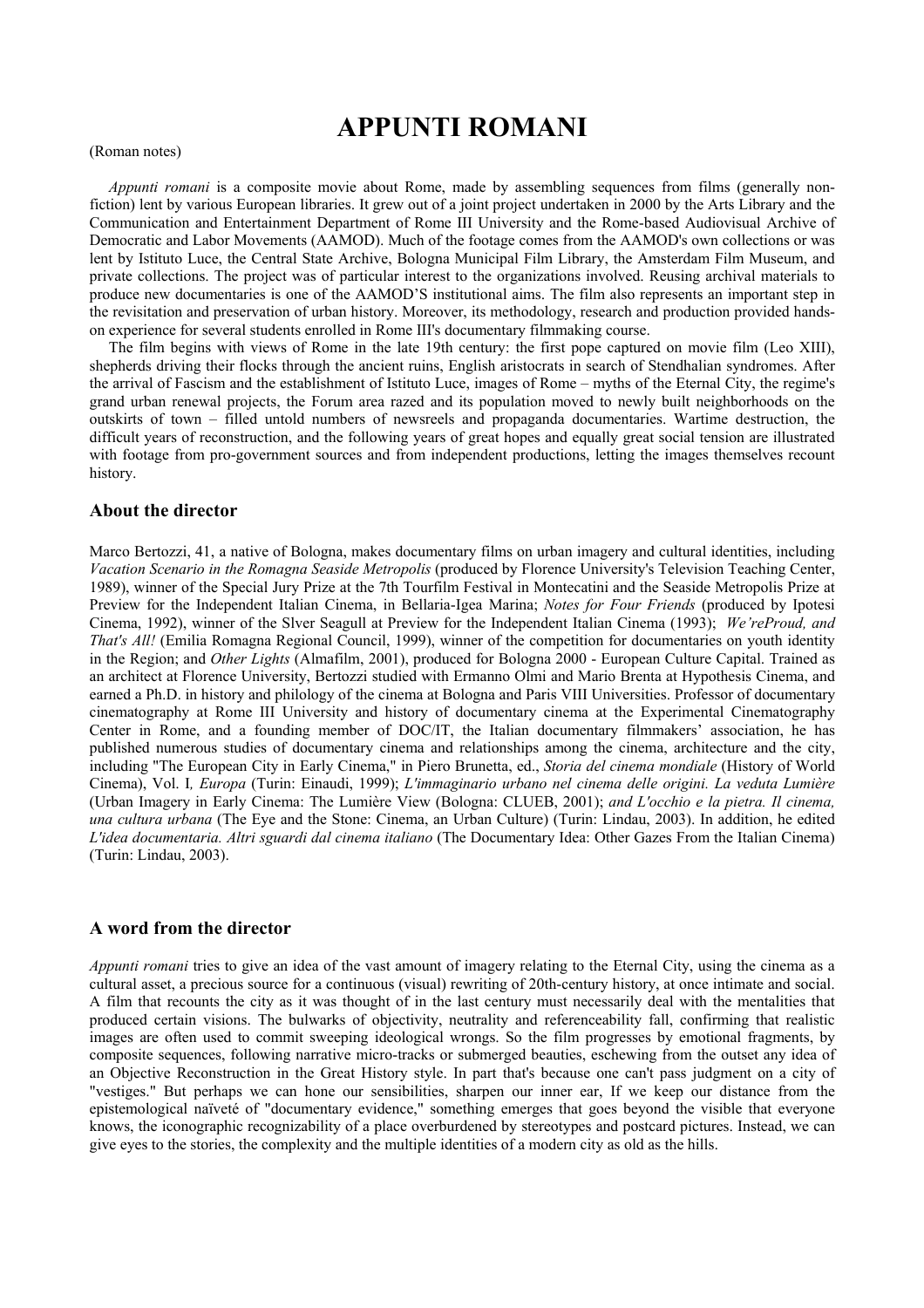# **APPUNTI ROMANI**

(Roman notes)

Written and directed by Marco Bertozzi

Produced by Archivio Audiovisio del Movimento Operaio e Democratico The Arts Library and the Communication and Entertainment Department of Rome III University

Italy, 2004, 56'

## **Archival images**

Amsterdam Film Museum Archivio Audiovisivo del Movimento Operaio e Democratico Central State Archive Istituto Luce Bologna Municipal Film Library

> **Home movies**  Bologna Home Movies Association The Malta Family, Rome

# **Iconographic contributions**

Piero Cannizzato Paolo Pisanelli Daniele Tommaso Gianfranco Pannone

**Original images**  Marco Bertozzo in collaboration with Laura Buffoni

> **Footage in Super8**  Luca Ciuti

**Animated credit titles**  Simone Massi

# **Recorded sounds**

Central State Film Library Franco Coggiola Sound Archive and Library - Gianni Bosio Club, Rome

> **Research**  Marco Bertozzi, Laura Buffoni, Robert Spechtenhauser

**Editors**  Guido Albonetti, Marco Bertozzi, Fabrizio Moggia

> **Assistant Editor**  Tommaso Valente

**Technical assistants**  Loriana Lucarini, Massimo Marzi

The film was edited at the audiovisual laboratories of Rome III University's Department of Literary Communication and Entertainment and of the Audiovisual Archive of Democratic and Labor Movements.